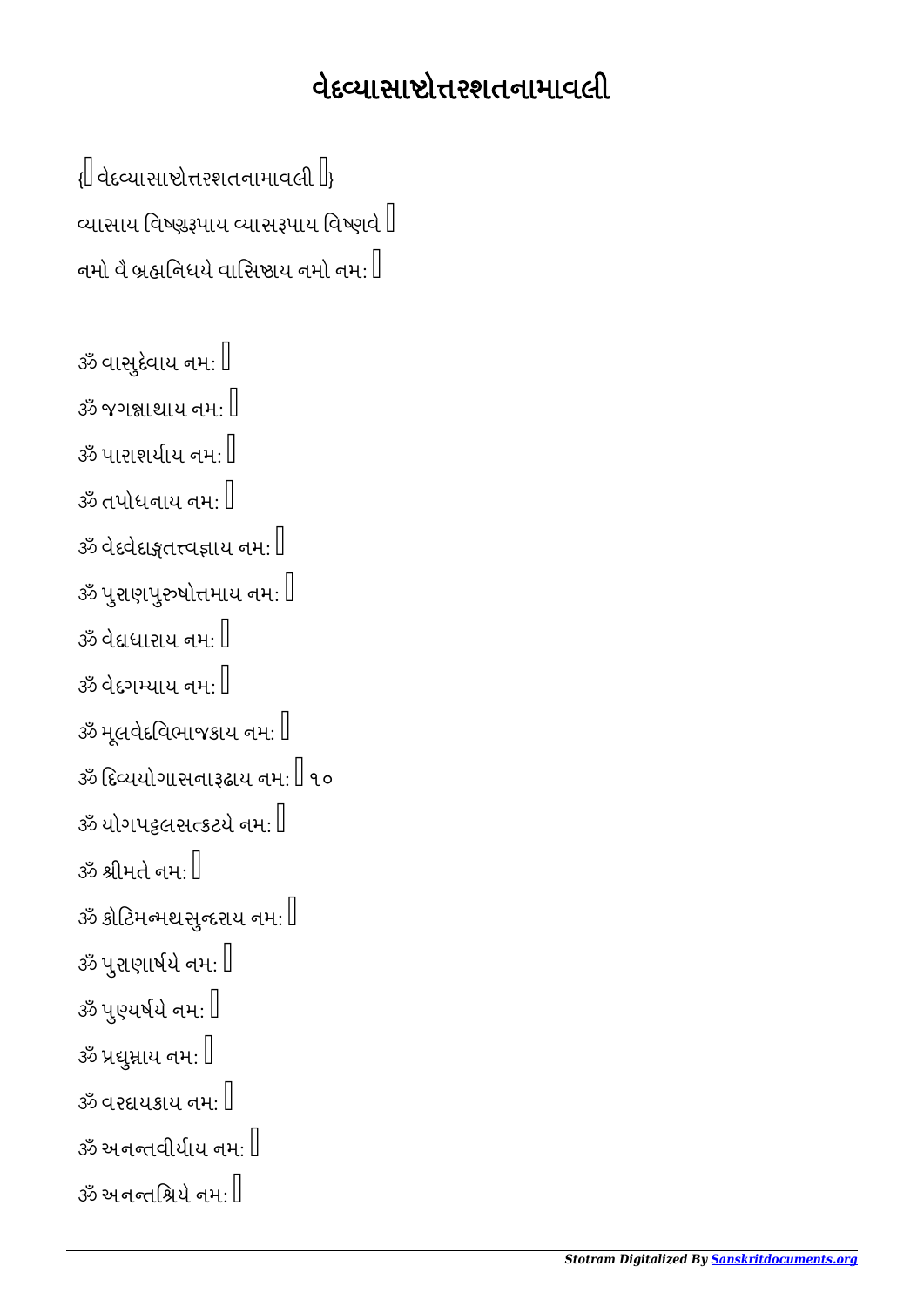```
\mathbb Sૐ અનન્તાઙ્ગશયાય નમ: \mathbb I ૨૦
ૐ વિભવે નમ:\mathbb{I}\mathbb Sૐ અનન્તાદિત્યસક્રાશાય નમ: \mathbb I\mathbb Sૐ અનન્તશીર્ષાય નમ\cdot \mathbb Iૐ સ્વભાવયુજે નમ: \mathbb Iૐ અનિરુદ્ધાય નમ: \mathbb Iૐ લોકભર્ત્ર નમ\cdot \mathbb I\stackrel{3}{\sim} લોકાતીતાય નમ: \parallel\stackrel{3}{\sim} સતાં ગુરવે નમ: \mathbb Iૐ વિશ્વયોનયે નમ: \mathbb Iૐ િવપાય નમઃ  ૩૦
ૐ વિશ્વચેષ્ટાપ્રદાયકાય નમ: \mathbin\Vert\stackrel{3}{\sim} પ્રભવે નમ: []ૐ સફૂર્ષણાય નમ: \mathbb I\stackrel{3}{\sim} સુરાનન્દાય નમ: \mathbb Iૐ કમલાપતયે નમ\cdot \mathbin\Vertૐ અય્યુતાય નમ: \mathbb I\stackrel{3}{\sim} નારાયણાય નમ: \parallel\stackrel{3}{\sim} હરયે નમ: \mathbb Iૐ કૃષ્ણાય નમ: \mathbb{I}\mathcal{X} કેશવાય નમ\cdot \mathcal{L}૪૦
ૐ કેશિસૂદનાય નમ: \mathbb{I}\mathbb Sૐ મહાધનાય નમ\cdot \mathbb I\mathbb Sૐ પરાનન્દાય નમ: \mathbb Iૐ ગોવિન્દાય નમ: \mathbb I
```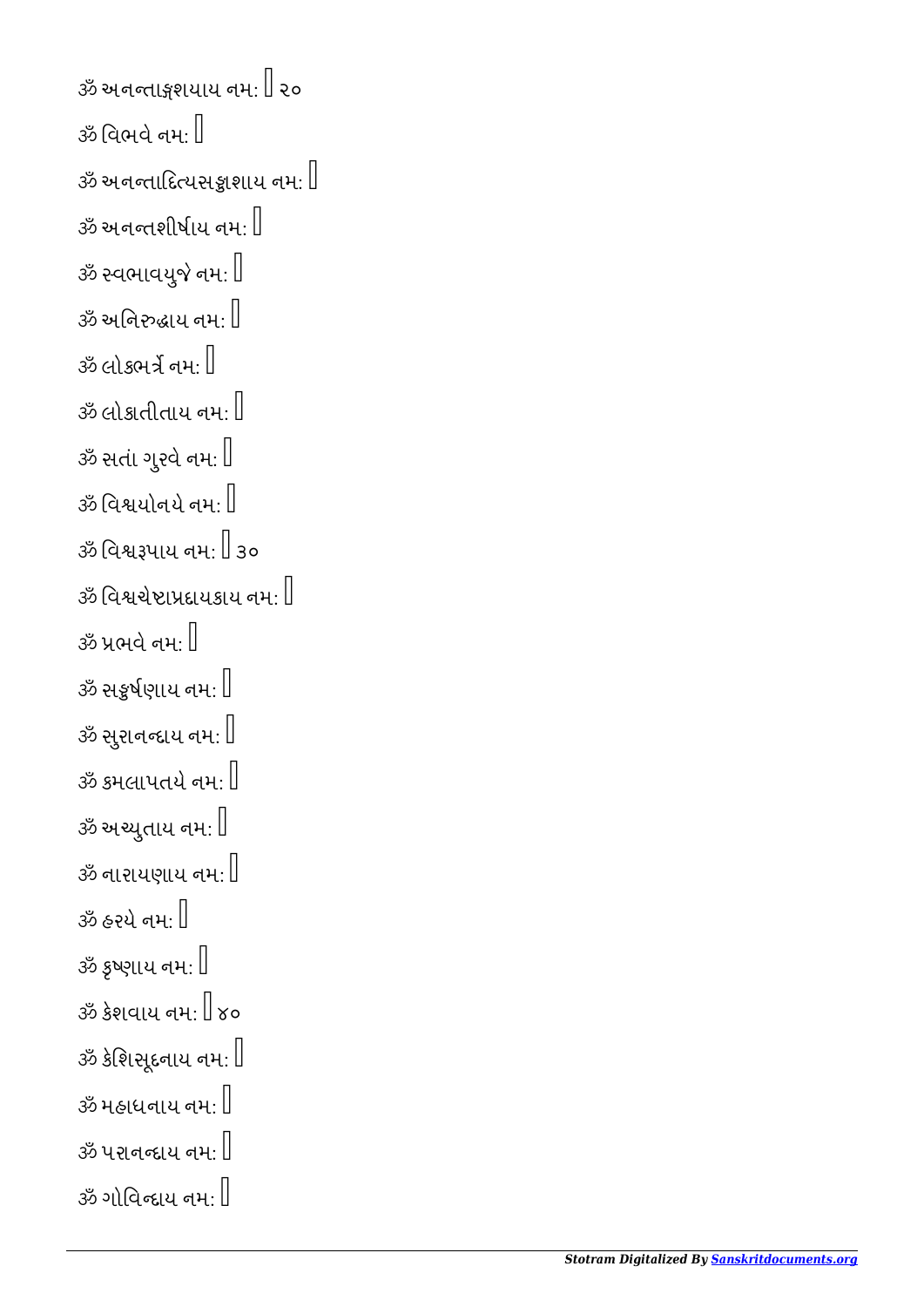```
ૐ ભત્તત્વવસલાય નમ∙ી
\, \, 3ঁঠ વરૈણચર્મદીપ્તાજ્ઞાય નમ: \,ૐ ઇન્દ્રનીલસમઘુતયે નમ: \mathbin\Vertૐ હૃષીકેશાય નમ: \mathbb{\bar{}}\mathbb Sૐ મહાબાહ્વે નમ: \mathbb Iૐ પ્રાગ્વંશાય નમ\cdotીપ૦
ૐ અમિતવિક્રમાય નમ: \mathbb{R}\stackrel{3}{\sim} પદ્મનાભાય નમ: \parallel\mathbb Sઝઁ પદ્મગર્ભાય નમ\cdot \mathbb I\,ૐ સર્વસિદ્ધિપ્રદ્યયકાય નમ: \mathbb{I}ૐ વામનાય નમ\cdot \mathbin\Vertૐ ભામતયે નમઃ  var?? ભામનયે
\stackrel{3}{\sim} ત્વષ્ટે નમ: []\tilde{\mathcal{Z}} તકીભીતિકરદયાય નમ\cdot \parallel\mathbb Sૐ મહાવરાહાય નમ: \mathbb Iૐ દેવેશાય નમઃ  ૬૦
ૐ ભ્રાજિષ્ણવે નમ: \mathbb{I}\mathcal{S}ૐ અનઘાય નમ:\mathcal{F}ૐ અગ્રજાય નમ:[]ૐ સ્વયમ્ભુવે નમ: \mathbb{I}ૐ શર્વપૂર્વેડ્યાય નમ: \mathbin{\mathbb I} ઢ્ય્??
ૐ દિવ્યયજ્ઞોપવીતધૃતે નમ: \mathbb Iૐ ઈશ્વરાય નમ: \mathbb I\stackrel{3}{\sim} પરમાત્મને નમ: \mathbb I\,ૐ જટાજૂટવિભૂષિતાય નમ:\,
```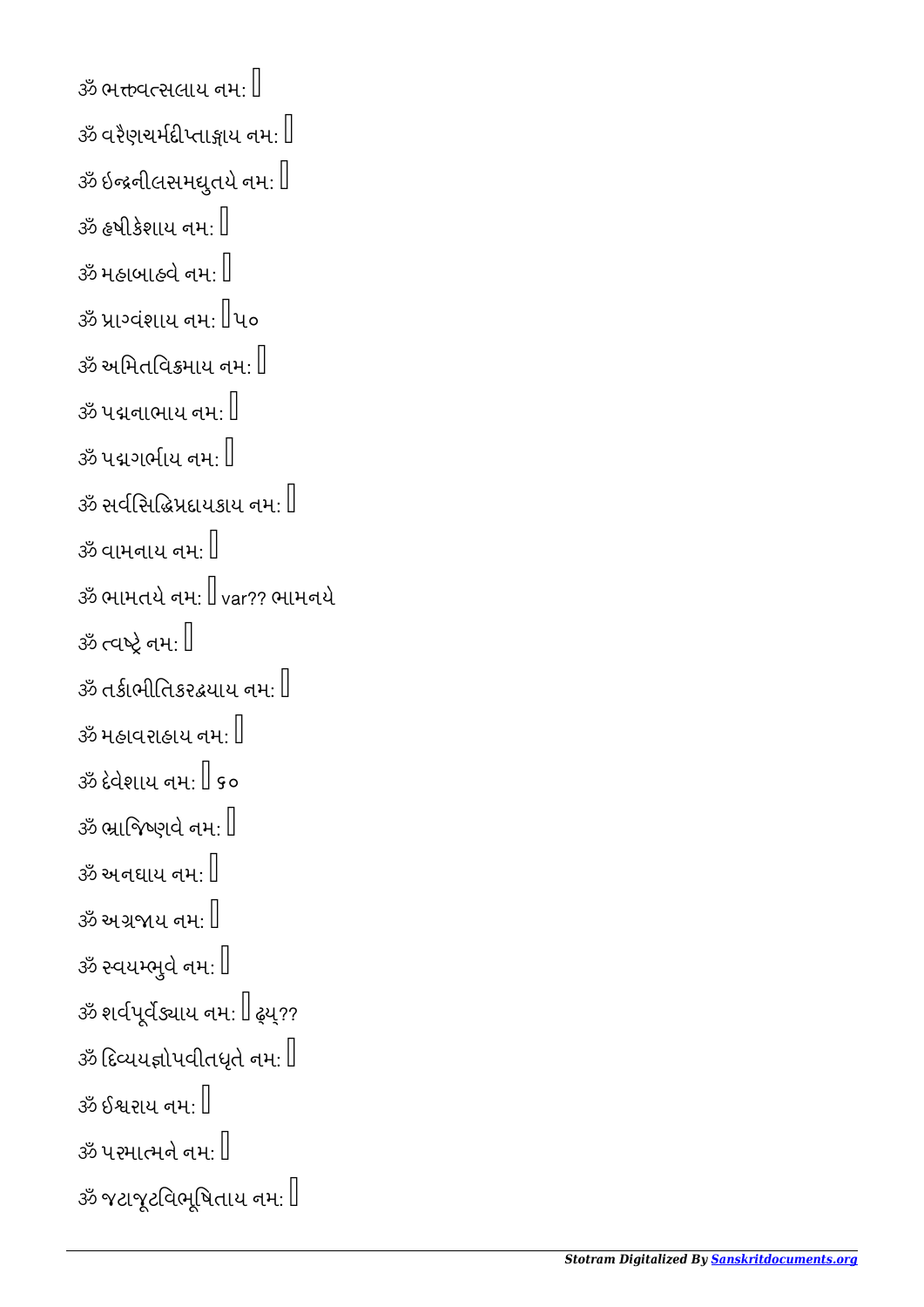```
ૐ વનમાલિને નમ: \mathord{\mathbb{R}}.90
\mathbb Sૐ મેખલાજ્ઞાય નમ: \mathbb I\mathbb Sૐ અનાદ્યજ્ઞાનભરુજનાય નમ: \mathbb Iૐ કમ્બુગ્રીવાય નમ:\mathbb I\stackrel{3}{\sim} વૃત્તબાહવે નમ: \mathbb I\,ૐ પદ્મપત્રાયતેક્ષણાય નમ: \mathbb I\mathbb Sઁ નારસિંહવપુષે નમ:\mathbb Iૐ શ્રીમતે નમ: \mathbb{I}\stackrel{3}{\sim} અજાય નમ: \stackrel{?}{\parallel}\mathbb Sૐ અનન્તાધિકાય નમ:\mathbb Iૐ પ્રભવે નમ\cdot \mathbb T૮૦
\mathbb Sૐ મહોદધિશયાય નમ\cdot \mathbb I\stackrel{3}{\sim} વિષ્ણવે નમ: \stackrel{1}{\parallel}ૐ વિશ્વવ્યાપિને નમ\cdot \parallel\mathbb{R}ૐ જનાર્દનાય નમ\colon\mathbb{R}^dૐ પરાર્ધાય નમ\cdot \mathbb{I}ૐ પ્રાણદાય નમ: \mathbb Iૐ સૌયાય નમઃ 
\,ૐ વાસિષ્ઠાન્વયસમ્ભવાય નમ:\,ૐ જગત્સ્પ્રષ્ટ્રે નમ: \mathbb Iૐ જગાે નમઃ  ૯૦
\mathbb Sઁ વિશ્વસંહારકારકાય નમ\cdot \mathbb Iૐ અધોક્ષજાય નમ:\mathbb I\mathbb Sૐ અવ્યયાય નમ: \mathbb Iૐ સાક્ષિણે નમ: \mathbin\Vert
```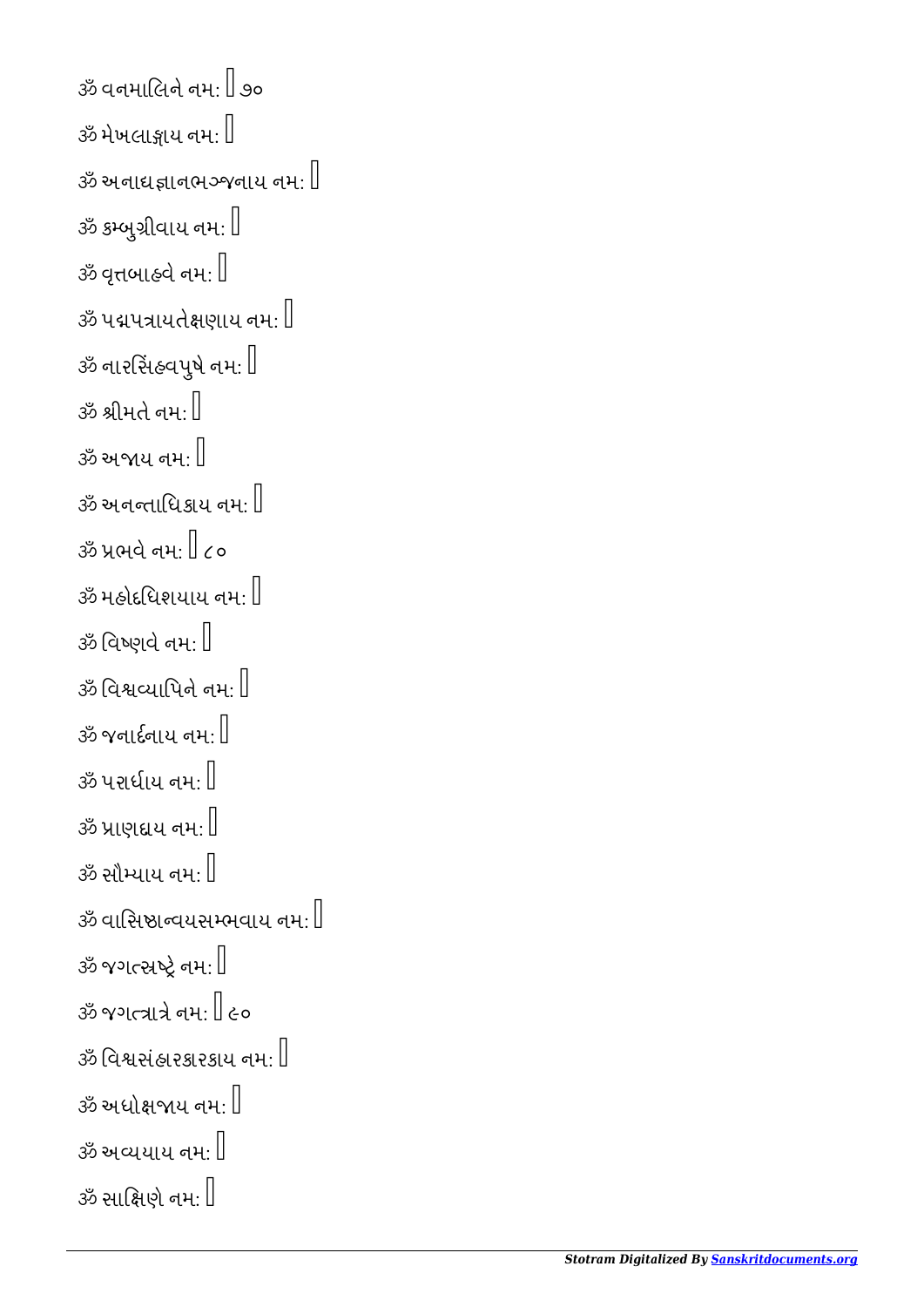```
\stackrel{3}{\sim} યોગીશ્વરાય નમ\cdot \parallelૐ ઉરુવિક્રમાય નમ: \mathbb I\mathbb{R}^3કે વેદવ્યાસાય નમ: \mathbb{R}ૐ મહાબોધાય નમઃ 
ૐ માયાતીતાય નમ:\mathbb Iૐ જગમયાય નમઃ  ૧૦૦
\,ૐ વસુ્જાનન્દનાય નમ\, \, \,ૐ ભર્ત્ર નમ: []ૐ મુકુદાય નમઃ 
ૐ મુનિસેવિતાય નમ: \mathbb I\mathbb{R}^3 કેપાયનાય નમ: \mathbb{I}\mathbb{R}^3કે દેવગુરવે નમ\colon\! \mathbb{R}^3\mathbb Sૐ ભગવતે નમ: \mathbb Iૐ બાદરાયણાય નમ: \mathbb I ૧૦૮
\stackrel{3}{\sim} તત્સત્\, \stackrel{?}{\parallel}
```
 $\mathbb I$ ઇતિ શ્રી વેદવ્યાસાચાર્યાણાં નામાવલિ: સમાપ્તા $\mathbb I$ 

Encoded and proofread by

Sunder Hattangadi sunderh@hotmail.com

Please send corrections to sanskrit@cheerful.com

Last updated doday

http://sanskritdocuments.org